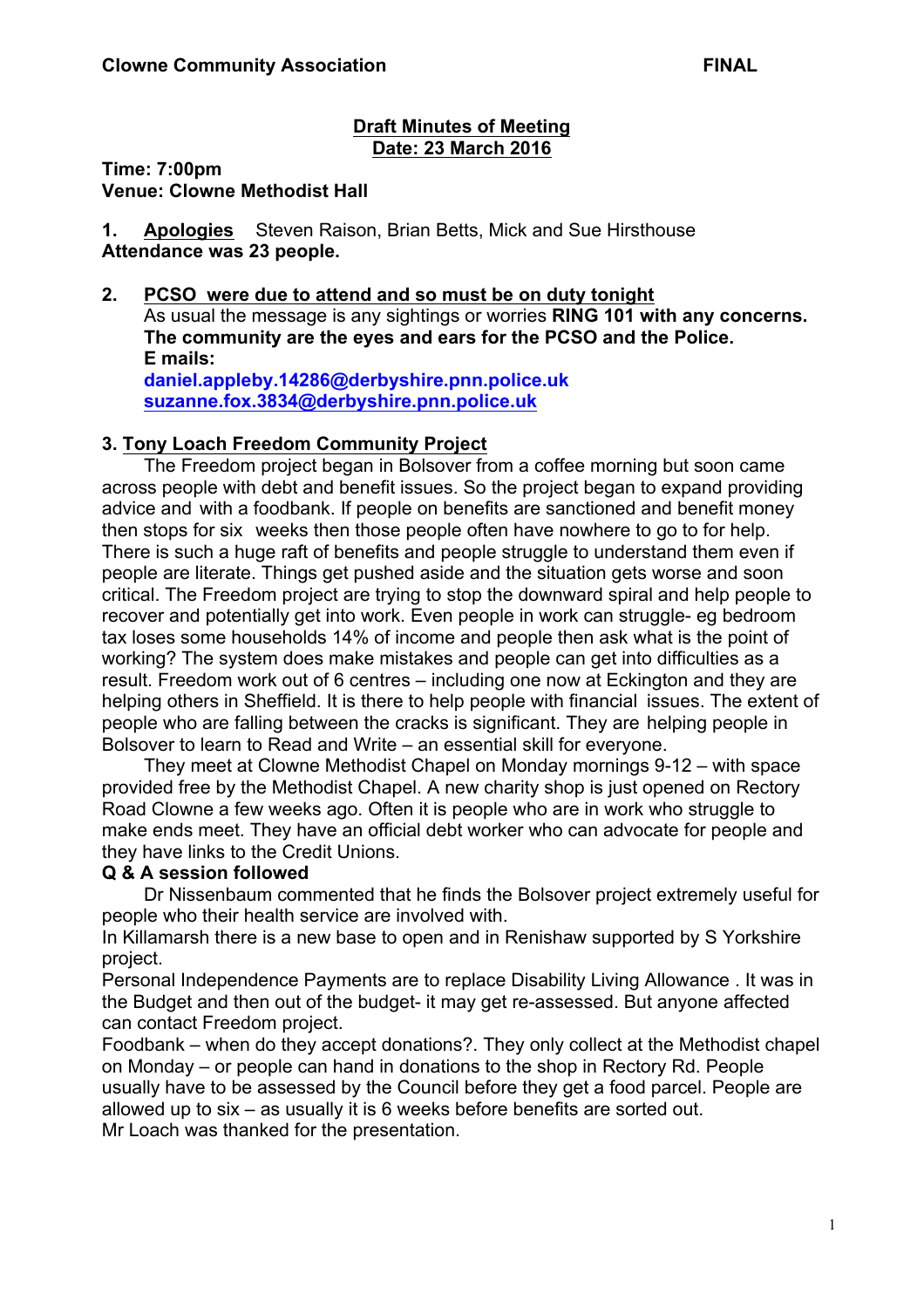# **4. Minutes of the previous meeting 20 January 2016 were approved.**

# **Matters Arising:**

**4.1 Neighbourhood Plan-** Is the figure of 7-10% returns correct as it seems low. It was believed that this was the right figure quoted as being appropriate to make the returns viable. The comment was made that the questionnaire was not seen as very helpful. Apparently the return rate from households was ok – but this has not been reported back yet. There is a group that is against the Neighbourhood Plan. The form was the one agreed by the Parish Council.

**4.2 Cemetery Trees** The hedge was also being managed next to Mr Calleys property to reduce impact. He had a large number of very big trees next to his house that he will have had removed before he approached the Parish.

# **4.3 Buses- Eric Burgess updated**

They have been trying for some time to get bus services improved.

To serve Chesterfield, and the Royal hospital, and hope to get Markham Growth Zone served. They met stagecoach and with Anne Western and got nowhere. The issue is that a subsidy for a service is required.

Hopes were pinned on the D2N2 Councils' consortium who would have regulatory powers and could then decide where buses should go.

The consortium have sought regional authority- similar to the Sheffield City Region. Unfortunately 2 District Councils ( Chesterfield Borough and Bassetlaw) have decided to join the Sheffield City region in preference to D2N2.

Both our local bus services operate out of Chesterfield and Worksop depots. Bolsover and NE Derbyshire are staying with D2N2 if it ever gets Govt approval. There are a group of south Derbyshire MP's who are Conservative and who want to get D2N2 scuppered as it would be led by a labour Mayor- they can then get a link with Lincolnshire and have a Conservative led joint councils grouping. This could mean the end of Derbyshire ?

There would be a concern that Sheffield would decide what happens here. Already money from Markham Vale is going into Sheffield region. DCC are looking at a judicial review against the Chesterfield decision. 16 District Councils are signed up to D2N2 but there is a long way to go.

# **4.4 Housing and Neighbourhood Plan**

Parish decisions seem out of step.- they object to housing applications but all comments are ignored by Bolsover DC. There seems to be no implementation of the conditions on planning approvals by Bolsover Planning. We have 12 Parish Councillors and 4 of these are also District Councillors. The worry is that it is too late. The Bolsover plan is for a rate of housebuilding of 240 per year. A Neighbourhood Plan is the way to make us masters of our own destiny. People are stopped from speaking at the Parish meeting and there is no dialogue. It is not a democratic process. The Parish limit on public questions was because of accusations by the community. They would prefer discussion. But legal protection against accusations have led to them restricting the attacks.

# **5. Friends of Clowne Event**

They are holding a fundraising ceilidh event at the Anchor Inn on 23<sup>rd</sup> April 7:30 till 11pm. Tickets are available from Cross Garage 07931563573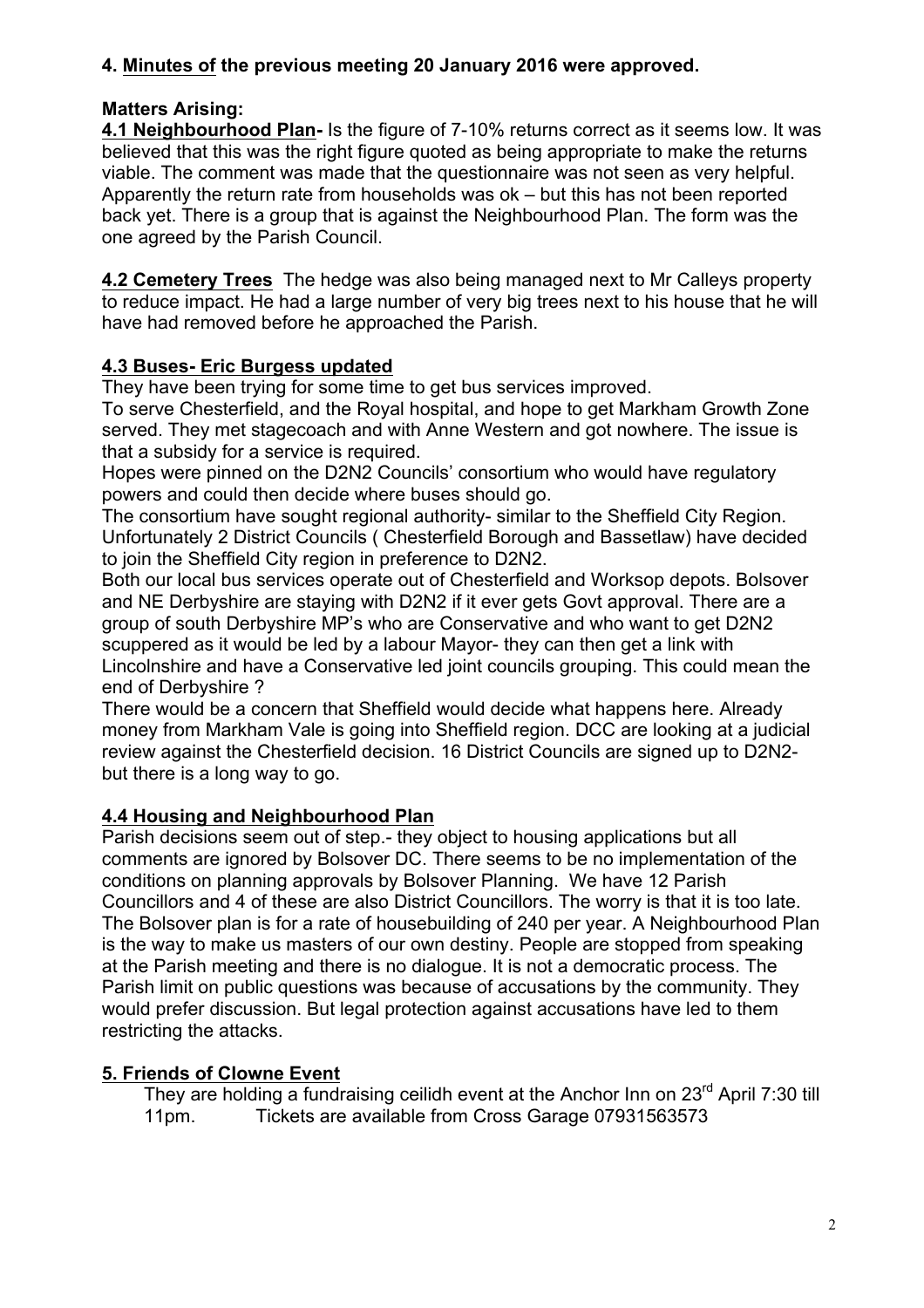### **6. Barton St / Mitchell St Rail Bridge and Greenway**

Allan has spoken to Cllr Anne Western and Justine Spencer from Derbyshire CC has provided an update. We are assured that the bridge removal/new ramp is going to happen. Planning Approval and the Footpath Diversion order are approved. DCC now need a contractor selection and then they can start. There is no date for start given yet though. We also need Bolsover DC to confirm that the barriers to wheelchair access on Linear will be removed. The ramp will be built first and then the bridge will be removed by crane. The Gradient of the ramp is to be 1in 20 and we are not sure how wheelchairs will manage the route

It was asked how we will stop motorbikes accessing Linear and the Greenway. Apparently they will be looking at motorcycle barriers somehow. An excellent job has been done by volunteers with Groundwork Creswell on the Greenway. Lots of people are now using the old track more.

#### **7. Southgate Colliery Memorial**

There were two collieries in Clowne and the Southgate Colliery was immediately behind where we are now- on the Station Road Industrial Estate site. Southgate Colliery closed in 1929 after flooding. There was a monument put up to the two pit ponies that died down the mine in the flooding – this is now derelict apparently. But, there is nothing to mark the pit or the miners who worked and died there. Allan has researched the history of the colliery and has found the names of 39 men and boys who were killed during the life of the pit.

Previously it was agreed between Clowne in Bloom and Bolsover DC that a redundant sign at the grass area at the bottom of Brook Hill was to be relocated across to the other side (northside) of Station Road to feature the Southgate story.

Allan and the History Society have now found an old mining tub of the right era and locally and the plan is to put this on a concrete plinth at the entrance to the Industrial Estate with the double sided history sign alongside it. Allan has been approaching the community and businesses for funds and has raised a sum enough to be certain of start. Cllr Anne Western DCC has donated alongside local businesses and a donation from Friends of Clowne. The text and pictures about the colliery are ready and the list of the names of those who died. The impact of the collieries on the village was huge with a huge increase in population in a few years driven by the colliery growth and all the town facilities of shops and community services followed. It will be placed on Station Hill on the grass entrance to the estate next to the existing seat with Bolsover DC agreement. We need BDC approval- likely with a Licence and Planning permission. The tub will be looked after by Clowne in Bloom with it planted up with shrubs and flowers. There is also potential for an original Pit Wheel – possibly to be located on the other side of Station Road on the Brook Hill grass area.

### **8. Clowne in Bloom Update**

We have been successful in our application to the Tesco Bags of Help grant application. The public voting in store was in the week ending 6 March. Clowne project got the most coin votes and so £12,000 grant. We are still waiting for the grant conditions though and so a little uncertain of what the detail may be. The concern with such a large grant is that it may have conditions we cannot work with.- usually we spend £400 or so each year – except when we get outside grant. Of the grant around £9,000 will go to Linear park activity and £3,000 to Clowne in Bloom planting – streets and entrances. A key element is plans to put new wooden adventure play equipment in the Linear Park area near the old skate park site including a wood steam train made from large oak tree trunks on the bed of the old L&ECR rail line, to be done by a sculptor from Welbeck Estate. We are still seeking Bolsover DC agreement to these plans. Bolsover tend to prefer the expensive metal play equipment. Our preference is for wood balancing / stretching equipment that connect with the Linear Park better. The